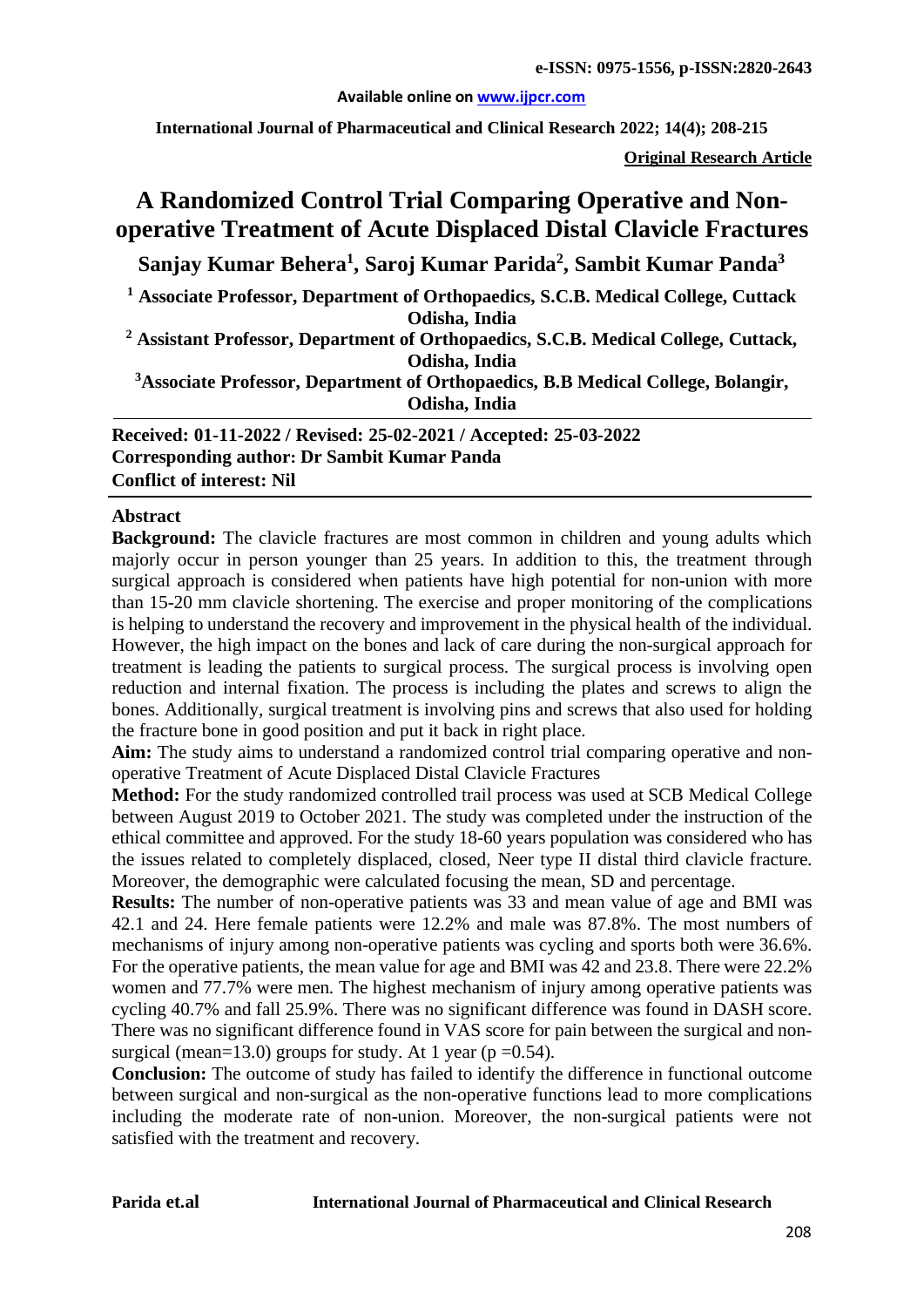**Keywords:** distal clavicle fractures, operative treatment, nonoperative treatment, functional outcome

This is an Open Access article that uses a fund-ing model which does not charge readers or their institutions for access and distributed under the terms of the Creative Commons Attribution License (http://creativecommons.org/licenses/by/4.0) and the Budapest Open Access Initiative (http://www.budapestopenaccessinitiative.org/read), which permit unrestricted use, distribution, and reproduction in any medium, provided original work is properly credited.

### **Background**

There are different types of fractures have a significant impact on the physical health of the people and requires the proper treatment for better recovery. The clavicle fractures are most common in children and young adults which majorly occur in person younger than 25 years [1]. The common mechanism of injury is a forceful fall with the arm at the side which occur during sports, fall from bike and stairs. Diagnose of issues can be made by history and physical examination and appropriate radiography that help to confirm the treatment option. However, the most clavicle fractures occur in the mid-shaft and treated with non-operative approach, but the injured person is having issues related to trauma then surgical approach for treating the people is considered [2]. In addition to this, the treatment through surgical approach is considered when patients have high potential for non-union with more than 15-20 mm clavicle shortening [3].

Distal fractures are classified based on the relationship to coracoclavicular ligaments. However, most of the distal fractures are treated using non-operative approach but the level of shortening to clavicle lead to surgical treatment [4]. The major symptoms of clavicle fracture involve the sagging of the shoulder downwards and forward, inability to lift the arm, grinding sensation when try to raise the arm, brushing, swelling and tenderness over the collarbone. The care professionals analyzing these symptoms for confirming the distal clavicle fracture and select the treatment options [5]. Apart from this, the major causes of fracture involve the direct blow to the shoulder and fall onto an outstretched arm. However, this kind of fracture might occur in a baby during the passage through the birth canal [6].

To identify the conditions and issues related to clavicle facture among the people, there are different types of approached are used that involve the X-rays to confirm the damage. The physical examination is also providing the information, but the X-rays are providing the pinpoint location and severity level of the break [7]. Moreover, the Computerized Tomography (CT) scan is also used for analyzing the level of severity of the clavicle fracture. Now, for the treatment of the patients, the nonoperative functions are involving the arm support, medication, physical therapy and follow-up care [8].

These are having a significant impact on the recovery of the patients considering the level of severity. The exercise and proper monitoring of the complications is helping to understand the recovery and improvement in the physical health of the individual. However, the high impact on the bones and lack of care during the nonsurgical approach for treatment is leading the patients to surgical process. The surgical process is involving open reduction and internal fixation [9]. The process is including the plates and screws to align the bones. Additionally, surgical treatment is involving pins and screws that also used for hold the fracture bone in good position and put it back in right place. Apart from this, the pain management therapies are also used for the offering the treatment to the operative patients [10]. Rehabilitation is specific exercise that helps to restore movement and strengthen the shoulder. This is provided by professional care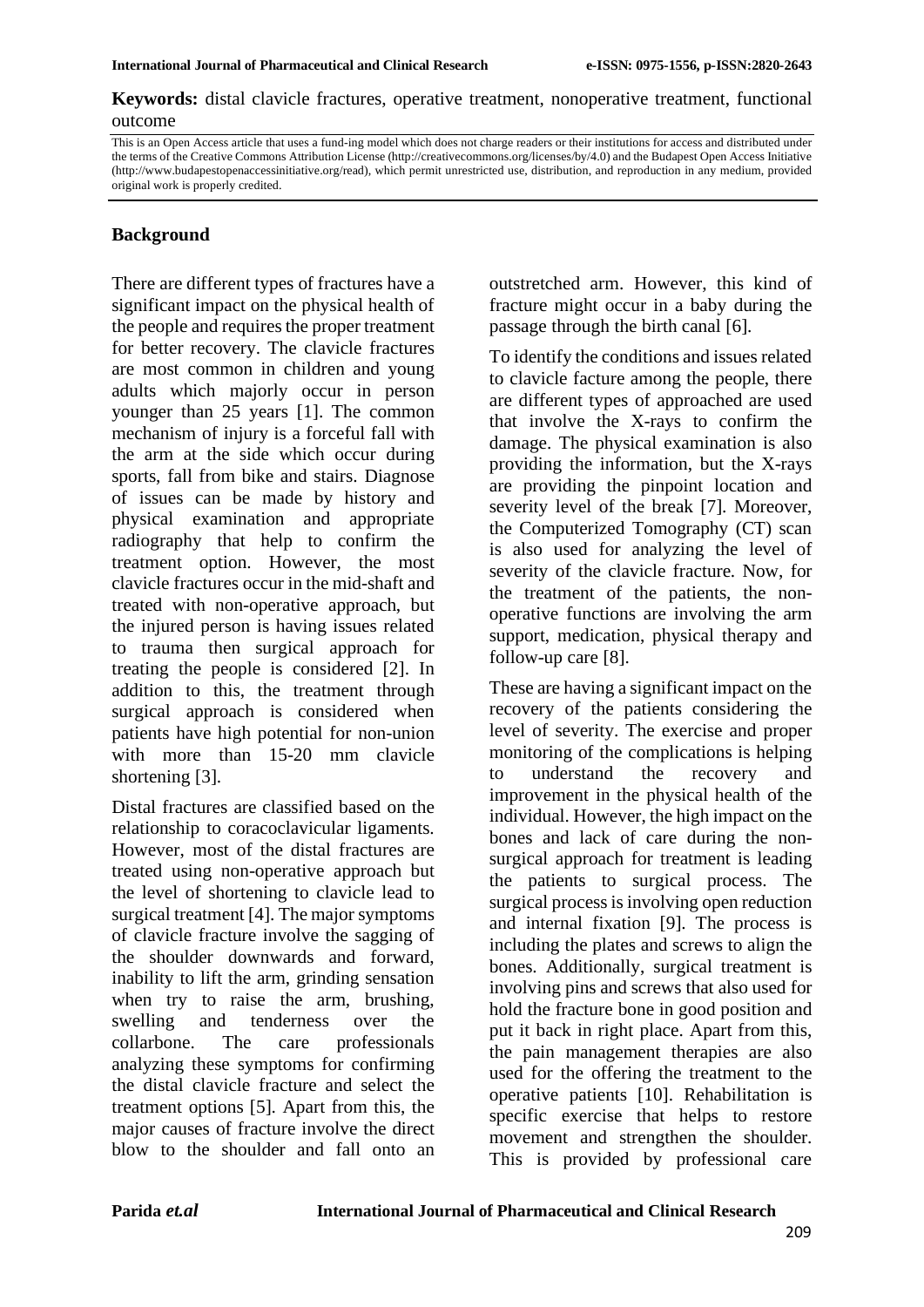workers for improving the health conditions of the patients [11].

## **Aim**

The study aims to understand a randomized control trial comparing operative and nonoperative Treatment of Acute Displaced Distal Clavicle Fractures

#### **Method and material**

This was a randomized controlled trial conducted at SCB Medical College between August 2019 to October 2021. This study was approved by the research ethics committee of the institution. Potential patients were identified on presentation to the emergency department or fracture clinic. The inclusion criteria for study considered the age 18–60 years of age, who were facing issue related to displaced bone, Neer type II distal third clavicle fracture.

#### **Statistical Analysis**

For the analysis R version was used and different mean, SD and percentage were analyzed to get the desired outcome. To get the primary outcome, the study has focused on the DASH score considering the two different groups such as operative and nonoperative. The results were considered significant at p, 0.05. Statistical analysis was performed using R version.

#### **Sample Size Calculation**

DASH shoulder function scores using health conditions of the patients were considered for the study. For the current study, 60 patients were analyzed for clavicle fracture treatment using the operative and non-operative functions.

#### **Results**

|                                   | <b>All patients</b><br>$(n=60)$ |           | Non-<br>operative<br>$(n=33)$ |           | <b>Operative</b><br>$(n=27)$ |            | $P-$<br>value |
|-----------------------------------|---------------------------------|-----------|-------------------------------|-----------|------------------------------|------------|---------------|
|                                   | <b>Mean</b>                     | <b>SD</b> | <b>Mean</b>                   | <b>SD</b> | <b>Mean</b>                  | <b>SD</b>  |               |
| Age                               | 41.4                            | $\pm 11$  | 42.1                          | $\pm 12$  | 42                           | $\pm 10.1$ | 0.88          |
| Body mass index                   | 23.9                            | $\pm 3.6$ | 24                            | $\pm 2.8$ | 23.8                         | ±4.4       | 0.78          |
| <b>Sex</b>                        |                                 |           |                               |           |                              |            | 0.49          |
| Women                             | 10                              | 16.6      | $\overline{4}$                | 12.1      | 6                            | 22.2       |               |
| Man                               | 50                              | 83.3      | 29                            | 87.8      | 21                           | 77.7       |               |
| <b>Mechanism of injury</b>        |                                 |           |                               |           |                              |            | 0.04          |
| Cycling                           | 23                              | 38.3      | 12                            | 36.6      | 11                           | 40.7       |               |
| Fall                              | 12                              | 20        | 5                             | 15.1      | 7                            | 25.9       |               |
| Vehicle collusion                 | 6                               | 10        | 3                             | 9.0       | 3                            | 11.1       |               |
| <b>Sports</b>                     | 15                              | 25        | 12                            | 36.6      | 3                            | 11.1       |               |
| Others                            | 4                               | 6.6       | 1                             | 3.3       | 3                            | 11.1       |               |
| <b>Dominant extremely effects</b> | 22                              | 36.6      | 11                            | 33.3      | 11                           | 40.7       | 0.58          |
| Side of injury                    |                                 |           |                               |           |                              |            | 0.21          |
| Left                              | 35                              | 58.3      | 19                            | 57.5      | 16                           | 59.2       |               |
| Right                             | 25                              | 41.6      | 14                            | 42.4      | 11                           | 40.7       |               |
| <b>Smoking</b>                    |                                 |           |                               |           |                              |            | 0.9           |
| Non-smoker                        | 37                              | 61.6      | 20                            | 60.6      | 17                           | 62.9       |               |
| Smoker                            | 23                              | 38.3      | 13                            | 39.3      | 10                           | 37.0       |               |

#### **Table 1: Basic characteristics**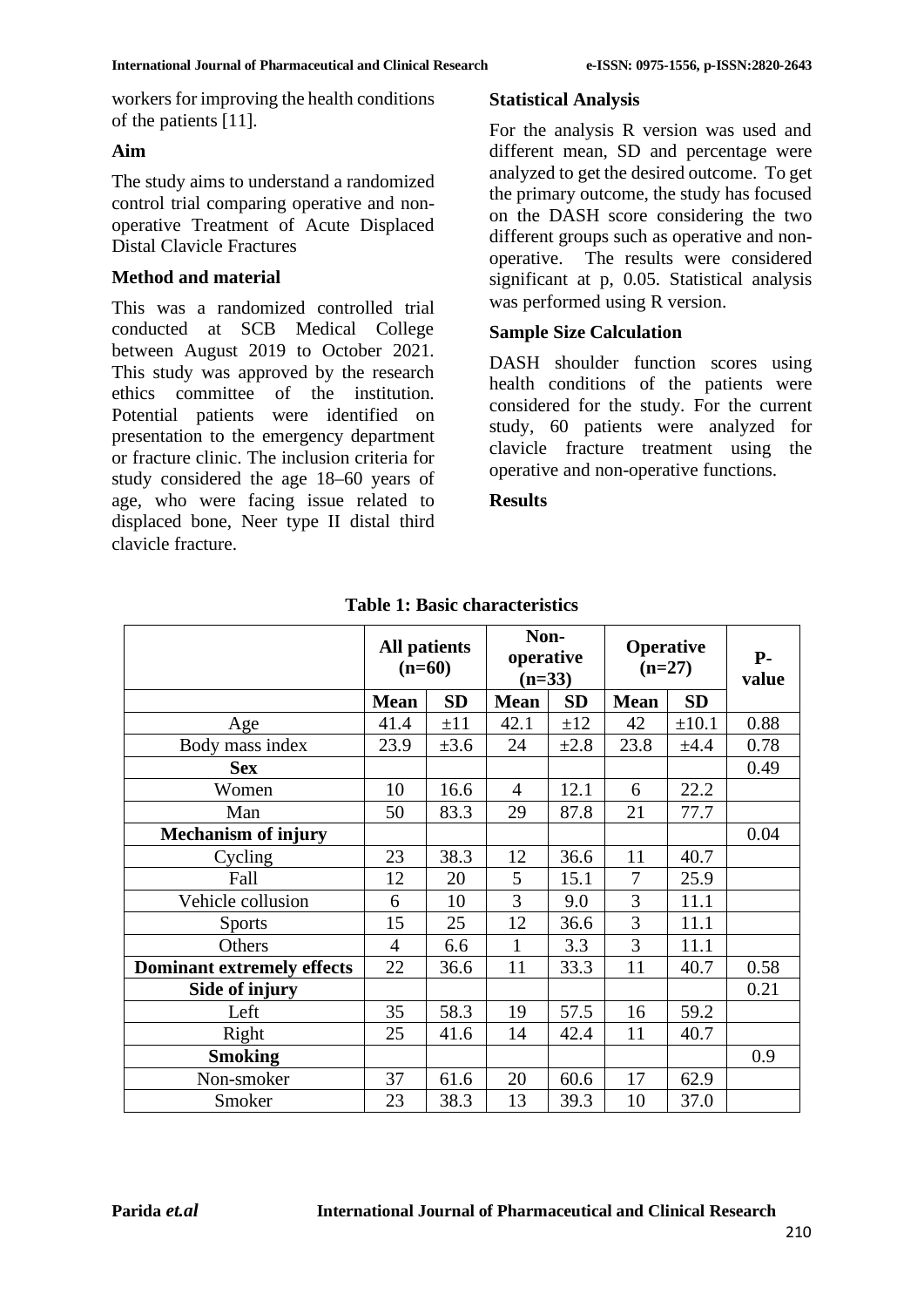#### **Available online on [www.ijpcr.com](http://www.ijpcr.com/)**

### **International Journal of Pharmaceutical and Clinical Research 2022; 14(4); 208-215**

The number of non-operative patients was 33 and mean value of age and BMI was 42.1 and 24. Here female patients were 12.2% and male was 87.8%. The most numbers of mechanisms of injury among non-operative patients was cycling and

sports both were 36.6%. Apart from this, the dominant extremely effects were found among 33.3% patients. Moreover, most numbers of patients 57.5% in non-operative group were having injury at left side and smokers 60.6%.

For the operative patients, the mean value for age and BMI was 42 and 23.8. There were 22.2% women and 77.7% were men. The highest mechanism of injury among operative patients was cycling 40.7% and fall 25.9%. The dominant extremely effects were found among 40.7% patients in operative group. The 59.2% patients were having injury at left side and 40.7 were at right side. Apart from this, 62.9% patients were non-smoker and 37.0% were smoker.

|               | Dash score |               |  |
|---------------|------------|---------------|--|
| Time duration | Operative  | Non-operative |  |
| 6 weeks       | 27         | 35            |  |
| 3 months      | 19         | 19            |  |
| 6 months      | 12         | 14            |  |
| 1 year        | n          |               |  |

As per the analysis no significant difference was found in DASH score for

surgical (mean=6) and non-surgical (mean= 11) groups after 1 year ( $p = 0.37$ )





**Parida et.al International Journal of Pharmaceutical and Clinical Research**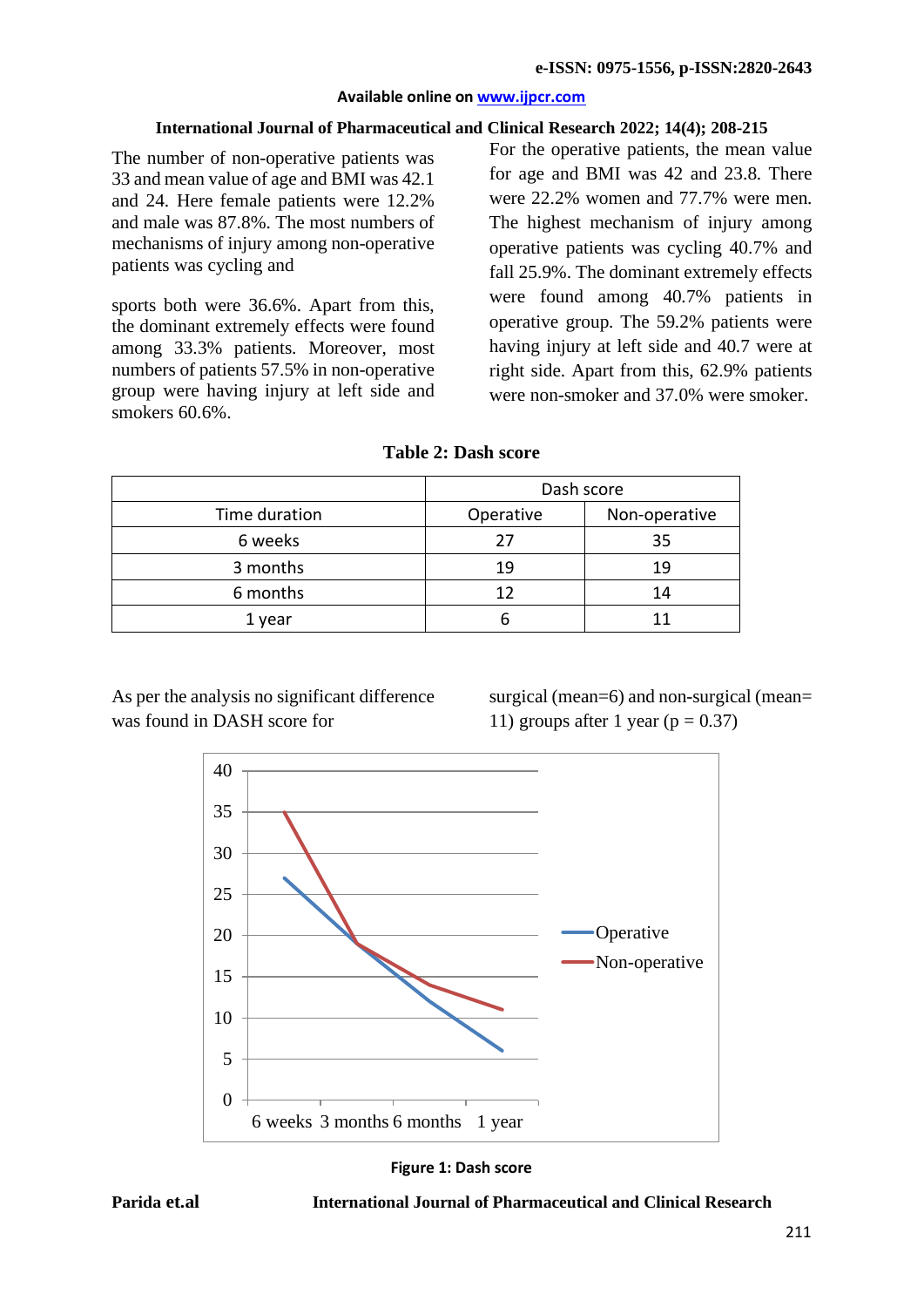There was no significant difference found in VAS score for pain between the operative (mean=13.2) and non-operative (mean=13.0) groups at 1 year ( $p = 0.54$ ).

#### **Constant score**

The constant score was analyzed and it was found that there was no significant difference in between the surgical and (mean=90.1) and non-surgical (mean=90) groups at 1 year ( $p = 0.89$ ).

#### **Patient satisfaction**

# Satisfaction level Time duration Time duration Non-operative 6 weeks 33.1% 4% 3 months 24.9% 0% 6 months 9.2% 7% 1 year 1 28.1% 28.1% 20%

#### **Table 3: Patient satisfaction**

**Pain**

After 6 weeks, 3 months, 6 months and 1 year, the satisfaction level of patients was analyzed, and it was found that higher proportion of patients in non-operative were dissatisfied compared to operative patients. There was significant difference identified for 6 weeks ( $p = 0.005$ ) and after 3 months ( $p = 0.01$ ). There was no significant difference in other duration and satisfaction level of patients.

#### **Return to work and sports activities**

80% of the patients 48 out of 60 patients were employed and there was no significant difference. However, 78% patients of surgical group were returned to

their full sports by 6 months. These differences did not persist at 1 year as 90% of patients from surgical group returned to work and sports and 78% of non-operative.

# **Fracture healing**

According to outcome of the study healing was identified among 30 patients and 10 patients had non-union with mean age of 43.6 years. 6 out of 10 patients were asymptomatic and required further intervention. 4 patients were symptomatic and requiring surgery. 20 out of 30 patients went to union and recovered through radiographic malunion.

|               |           | Healing score |           |
|---------------|-----------|---------------|-----------|
| Time duration | Operative | Non-operative | P-value   |
| 3 months      | 58%       | 6.7%          | P < 0.001 |
| 6 months      | 91%       | 39.9v         | P < 0.001 |
| 1 year        | 97%       | 63%           | P < 0.01  |

#### **Table 4: Fracture healing**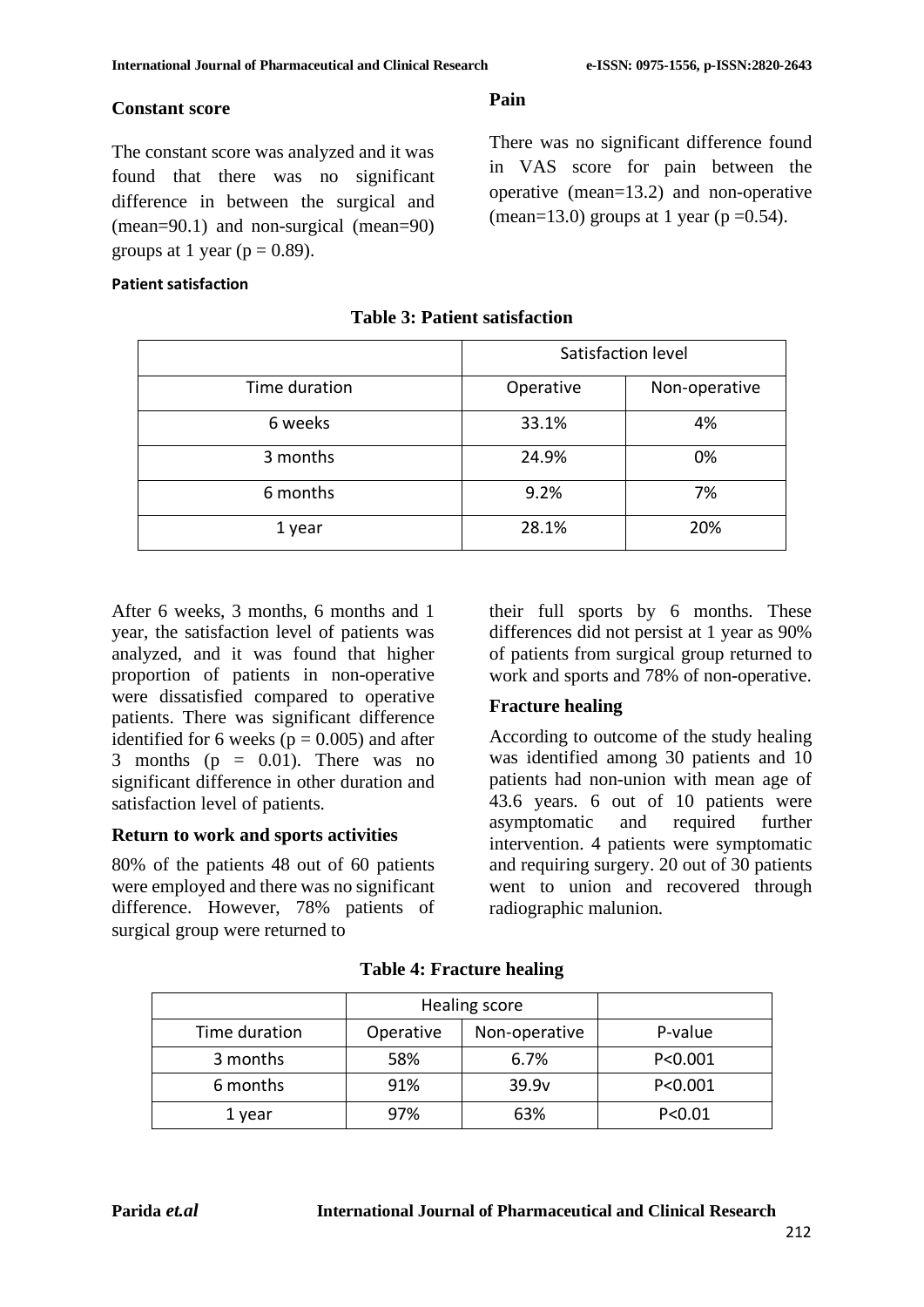# **Discussion**

To identify the conditions and issues related to clavicle facture among the people, there are different types of approached are used that involve the X-rays to confirm the damage. The physical examination is also providing the information but the X-rays are providing the pinpoint location and severity level of the break. Moreover, the Computerized Tomography (CT) scan is also used for analyzing the level of severity of the clavicle fracture. Now, for the treatment of the patients, the non-operative functions are involving the arm support, medication, physical therapy and follow-up care [12].

For the study, 60 patients were considered and analyzed for treatment of clavicle fracture using operative and non-operative processes. The mean age and BMI value of total patients was 41.1 and 23.9. Here total numbers of male patients was 83.3% and female was 16.6%. The mechanism of injury that analyzed in the study involve the cycling 38.3%, fall 20%, vehicle collusion 10%, sports 25% and others 6.6%. Moreover, the study has analyzed the dominant extremely effects was analyzed among 36.6% of total patients. The left side injury was reported among the 58.3% and right side was reported in 41.6% patients. Apart from this, the study has analyzed the habit of smoking among the total patients and found 61.6% was non-smoker and 38.3% used to smoke. In the study of Hall et al. (2021) [13] majorly 2 groups were considered for the analysis and operative group involved. As per the outcome of the study 14 patents had hook and plate, 11 patients had precontoured distal clavicle plate and 1 was treated with 2 plats. However, only 2 patients were gone for surgical treatment.

For the current study, there was no significant difference was found in DASH score between surgical (mean=6.9) and non-operative (mean= 10.9) groups. Moreover, after 1 year ( $P = 0.37$ ). There was

no significant difference in the constant score between the operative and (mean=90.1) and non-operative (mean=90) groups at 1 year ( $P = 0.89$ ). Moreover, no significant difference was found in 6 weeks, 3 months and 6 months. There was no significant difference found in VAS score for pain between the operative (mean=13.2) and non-operative (mean=13.0) groups for study. At 1 year (P=0.54). Apart from this, as per the outcome of the study of Wang et al., (2015) [14], no significant difference was found between surgical and non-surgical groups and the (P=0.006) after 6 weeks and (P=0.01) after 1 year. The non-surgical group patients were highly dissatisfied after the treatment. Moreover, the DASH score of the patients was also compare and it shows no significant difference as  $(P=0.03)$ after 6 months.

For the current study, after 6 weeks, 3 months, 6 months and 1 year the satisfaction level of patients was analyzed and it was found that higher proportion of patients in non-operative were dissatisfied compare to operative patients. There was significant difference identified for 6 weeks  $(P=0.005)$  and after 3 months  $(P=0.01)$ . There was no significant difference in other duration and satisfaction level of patients. The fracture healing data was available for 30 patients and 10 patients developed radiography nonunion with mean age of 43.6 years. 6 out of 10 patients were asymptomatic and required further intervention. 4 patients were symptomatic and requiring surgery. 20 out of 30 patients went to union and had fracture healing with radiographic malunion. According to analysis, the rate of union was higher in operative group compared to nonoperative. As per the study of Hall et al., (2021) [15, 16] 17 patients with mean age of 43.1 have taken the non-operative treatment and one patient has the delayed union after 6 months. In the operative group, there was 1 patient with a non-union at 1 year.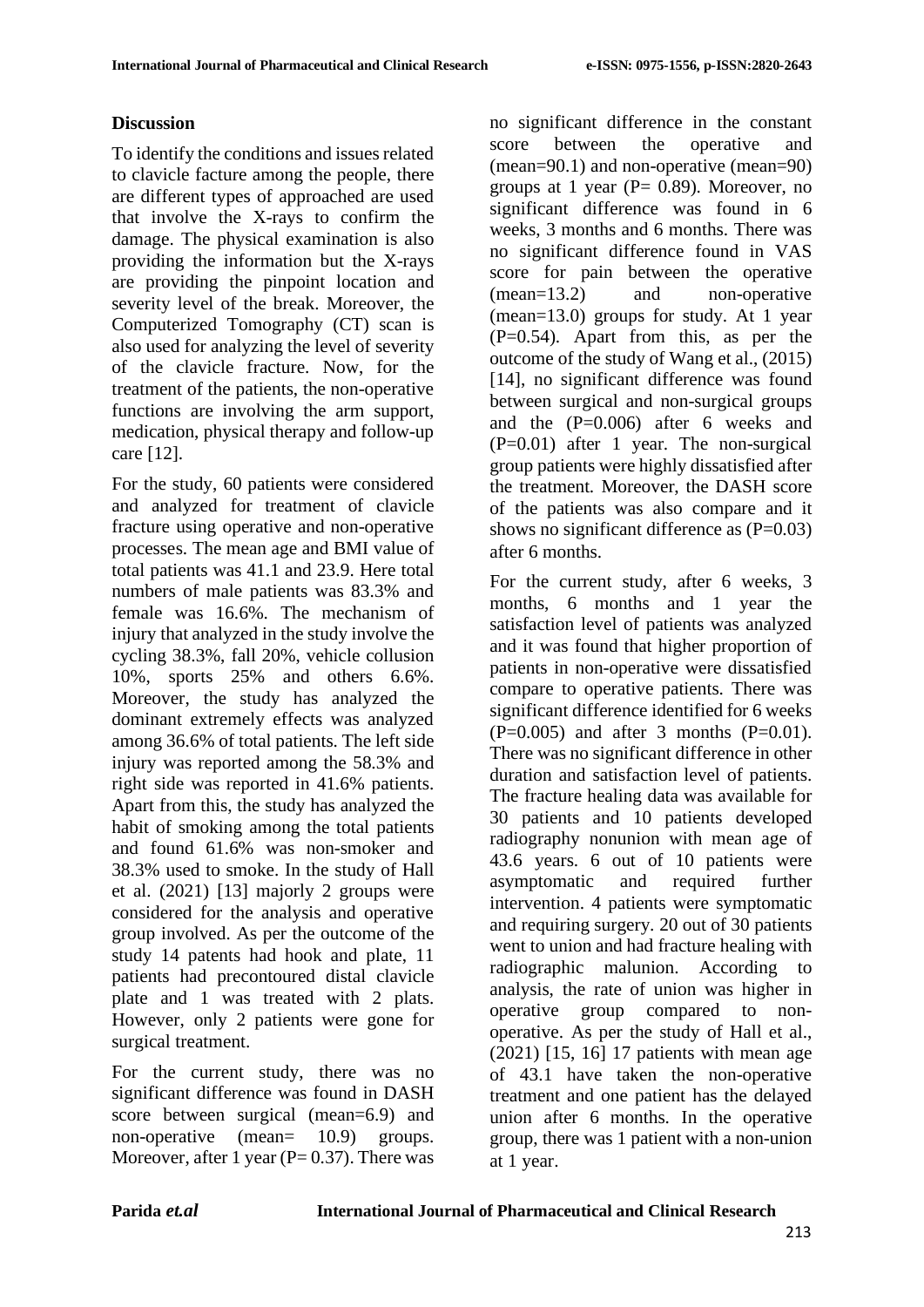# **Conclusion**

The study has provided comparative analysis of the operative and non-operative treatment functions of the patients with clavicle fracture. The outcome of study has failed to identify the difference in functional outcome between operative and non-operative as the non-operative functions. The study has not provided the information related to complications and moderate rate and identification of secondary surgery. Higher rate of dissatisfaction was identified among the non-surgical group as they were delayed to full recovery after 3 and 6 months.

# **References**

- 1. Jones SD, Bravman JT. Midshaft clavicle fractures–when to operate. Ann Joint. 2021;6:21.
- 2. Malik SS, Tahir M, Remtulla M, Malik S, Jordan RW. A systematic review and meta- analysis comparing the use of hook plates and superior plates in the treatment of displaced distal clavicle fractures. Archives of orthopaedic and trauma surgery. 2022 Jan 5:1-24.
- 3. Taranu R, Candal-Couto JJ, Shahane SA. Current concepts in clavicle fractures. Orthopaedics and Trauma. 2019 Oct 1;33(5):301-7.
- 4. Sharma V, Modi A, Armstrong A, Pandey R, Sharma D, Singh H. The Management of Distal Clavicle Fractures–A Survey of UK Shoulder and Elbow Surgeons. Cureus. 2021 Aug 19;13(8).
- 5. Kumar R, Ranjan R, Jeyaraman M, Arora A. Surgical management of displaced clavicle fractures using precontoured locking plate. Indian Journal of Orthopaedics. 2020;6(3):161-6.
- 6. Nawar K, Eliya Y, Burrow S, Peterson D, Ayeni O, de SA D. Operative versus non-operative management of middiaphyseal clavicle fractures in the skeletally immature population: a systematic review and meta-analysis.

Current Reviews in Musculoskeletal Medicine. 2020 Feb;13(1):38-49.

- 7. Schneider P, Bransford R, Harvey E, Agel J. Operative treatment of displaced midshaft clavicle fractures: has randomised control trial evidence changed practice patterns?. BMJ open. 2019 Sep 1;9(9):e031118.
- 8. Morgan C, Bennett-Brown K, Stebbings A, Li L, Dattani R. Clavicle fractures. British Journal of Hospital Medicine. 2020 Jul 2;81(7):1-7.
- 9. Frima H, van Heijl M, Michelitsch C, van Der Meijden O, Beeres FJ, Houwert RM, Sommer C. Clavicle fractures in adults; current concepts. European Journal of Trauma and Emergency Surgery. 2020 Jun;46(3):519-29.
- 10. Karmakar A, Ghosh A. Comparison between conservative and surgical management of displaced mid-shaft clavicle fractures in adults. International Journal of Orthopaedics. 2021;7(3):873-9.
- 11. Kask G, Raittio L, Mattila VM, Launonen AP. Cost-Effectiveness of Operative Versus Non-Operative Treatment for Clavicle Fracture: a Systematic Literature Review. Current reviews in musculoskeletal medicine. 2020 Aug;13(4):391-9.
- 12. Namukwambi, R. N., Tuhadeleni, O., & Van Neel, R. (2022). The Knowledge and Practices of Handwashing Among Street Food Vendors in the Keetmanshoop Municipal Area: none. Journal of Medical Research and Health Sciences, 5(4), 1860–1865.
- 13. Xu Y, Guo X, Peng H, Dai H, Huang Z, Zhao J. Different internal fixation methods for unstable distal clavicle fractures in adults: a systematic review and network meta-analysis. Journal of Orthopaedic Surgery and Research. 2022 Dec;17(1):1-7.
- 14. Hall, J. A., Schemitsch, C. E., Vicente, M. R., Dehghan, N., Nauth, A., Nowak, L. L., Schemitsch, E. H., McKee, M. D., & Canadian Orthopaedic Trauma